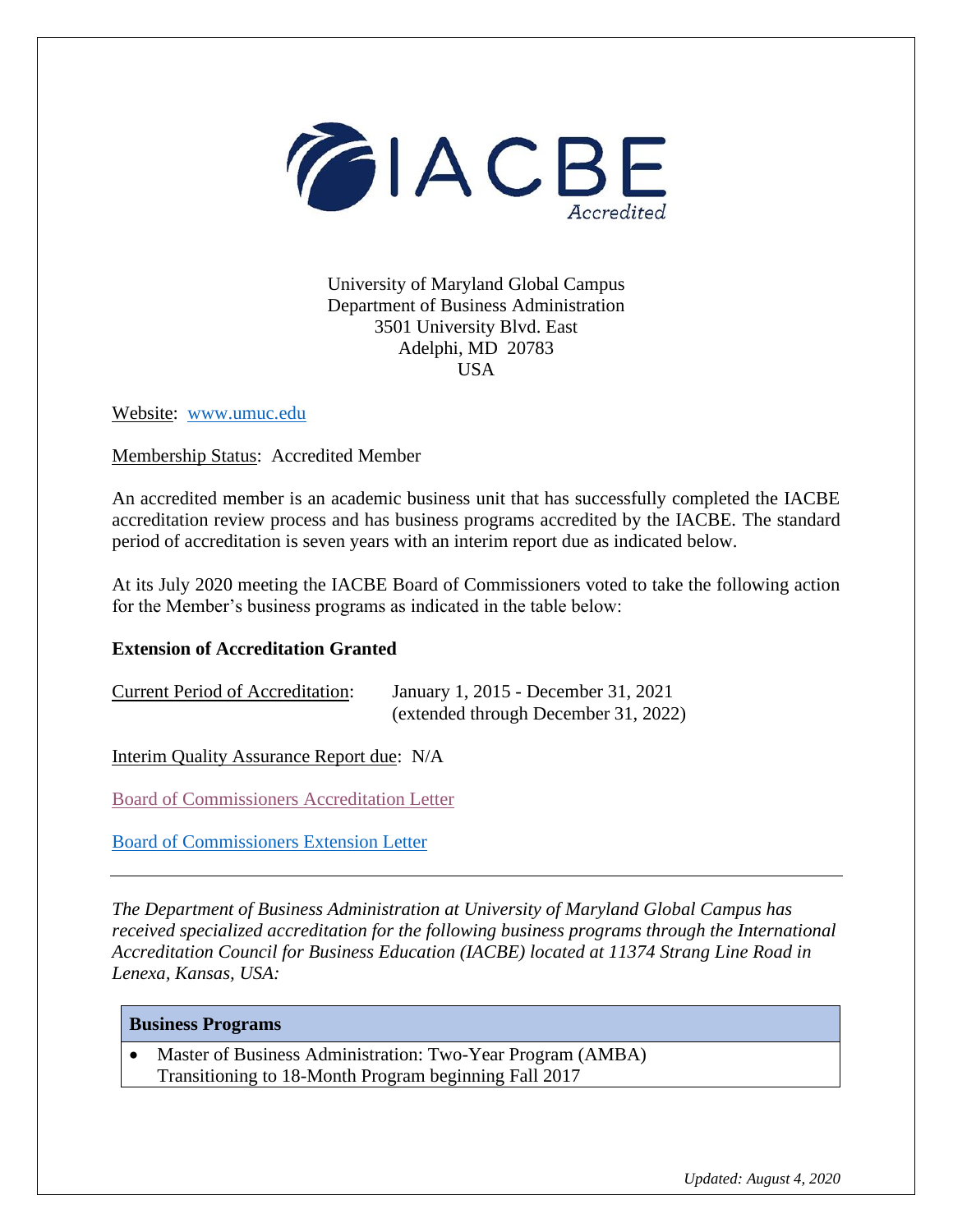## • Dual Master of Business Administration – MBA Portion (DMBA)

The following locations are approved to offer the above listed business programs:

| <b>Locations</b> |                                                   |
|------------------|---------------------------------------------------|
| Main campus      | 3501 University Boulevard East, Adelphi, MD 20783 |
|                  |                                                   |
|                  |                                                   |